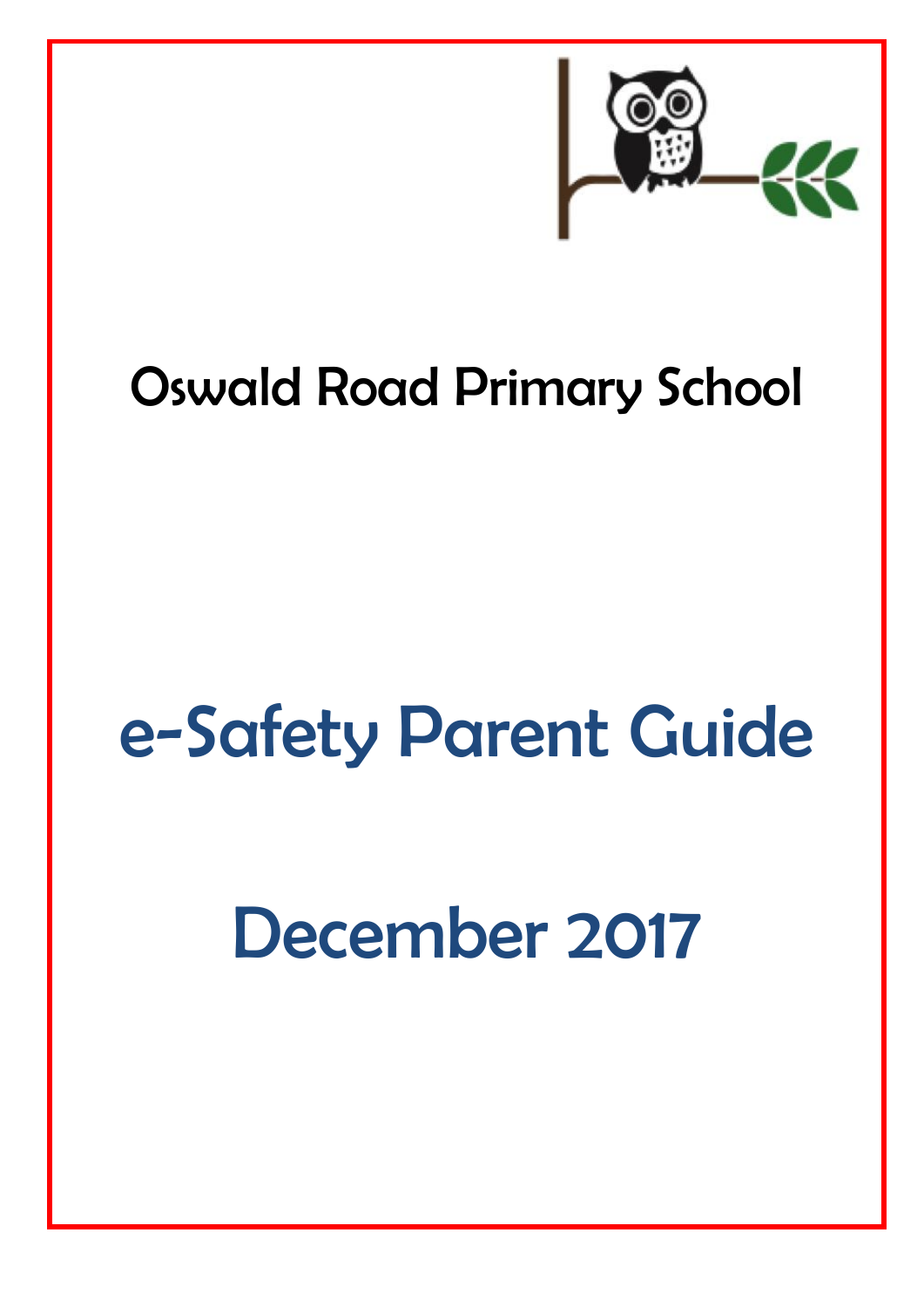#### **General Introduction**

Thank you so much for your responses to our recent e-Safety Questionnaire- we had a great response. Some parents requested further information so we thought the best way to communicate this would be in a leaflet. Please click on the links provided to access resources on particular subjects.

#### **Discussing safe use of the internet with your children**

<https://www.internetmatters.org/advice/0-5/>

#### **Internet rules**



- **O** Never agree to met someone you've met online in person.
- If you find something online that makes you feel uncomfortable, talk to a parent.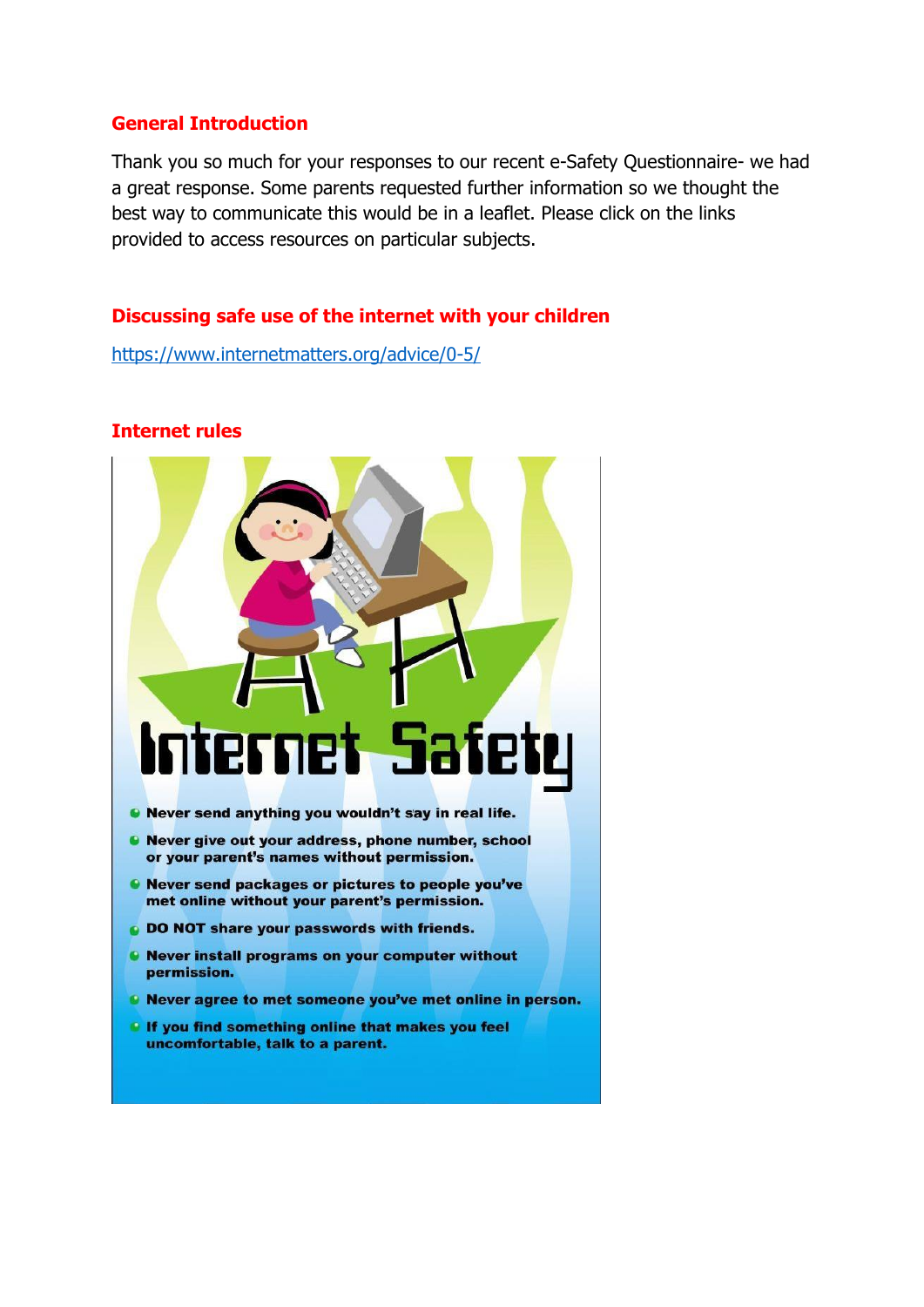# **Privacy settings for social media networks**

<https://www.net-aware.org.uk/>

#### **Reporting concerning material online**

[https://www.nspcc.org.uk/services-and-resources/research-and](https://www.nspcc.org.uk/services-and-resources/research-and-resources/2016/what-should-i-do-helpline-report-online-abuse/)[resources/2016/what-should-i-do-helpline-report-online-abuse/](https://www.nspcc.org.uk/services-and-resources/research-and-resources/2016/what-should-i-do-helpline-report-online-abuse/)

[https://www.nspcc.org.uk/globalassets/documents/research-reports/what-should-i](https://www.nspcc.org.uk/globalassets/documents/research-reports/what-should-i-do-nspcc-helplines-responding-to-childrens-and-parents-concerns-about-sexual-content-online.pdf)[do-nspcc-helplines-responding-to-childrens-and-parents-concerns-about-sexual](https://www.nspcc.org.uk/globalassets/documents/research-reports/what-should-i-do-nspcc-helplines-responding-to-childrens-and-parents-concerns-about-sexual-content-online.pdf)[content-online.pdf](https://www.nspcc.org.uk/globalassets/documents/research-reports/what-should-i-do-nspcc-helplines-responding-to-childrens-and-parents-concerns-about-sexual-content-online.pdf)



#### **PEGI**

The PEGI labels appear on front and back of the packaging indicating one of the following age levels: 3, 7, 12, 16 and 18. They provide a reliable indication of the suitability of the game content in terms of protection of minors. The age rating does not take into account the difficulty level or skills required to play a game.



#### **Screen Time**

[http://home.bt.com/tech-gadgets/internet/tablet-smartphone-screen-time-advice](http://home.bt.com/tech-gadgets/internet/tablet-smartphone-screen-time-advice-parents-kids-11364191314228)[parents-kids-11364191314228](http://home.bt.com/tech-gadgets/internet/tablet-smartphone-screen-time-advice-parents-kids-11364191314228)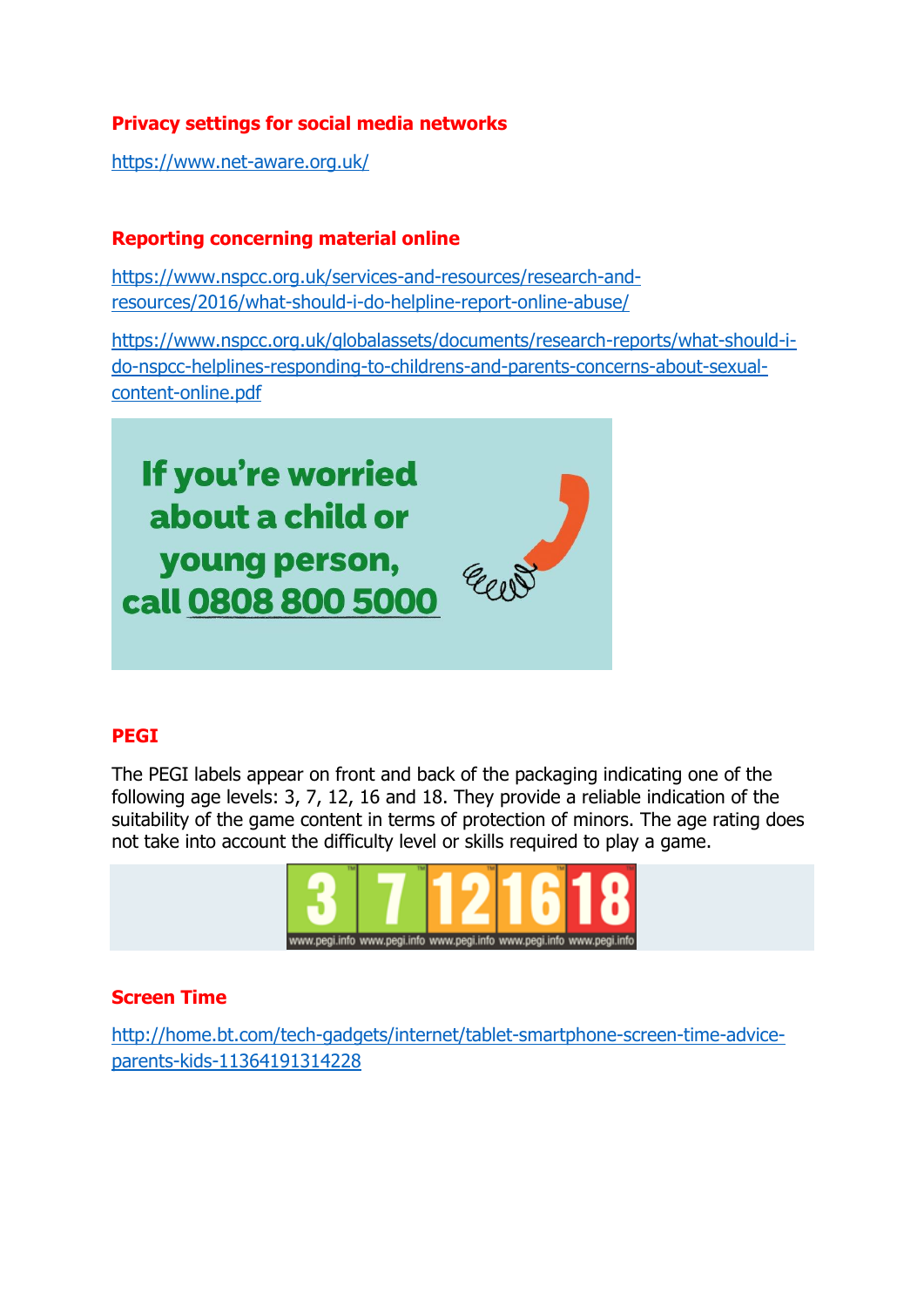#### **e-Safety Glossary**

**Grooming -** Grooming is when someone builds an emotional connection with a child to gain their trust for the purposes of sexual abuse, sexual exploitation or trafficking.

Children and young people can be groomed online or face-to-face, by a stranger or by someone they know - for example a family member, friend or professional.

Groomers may be male or female. They could be any age.

Many children and young people don't understand that they have been groomed or that what has happened is abuse.

**Cyberbullying -** Cyberbullying is using the internet, email, online games or any digital technology to threaten, tease, upset or humiliate someone else.

**Sexting -** Sending a sexual text, image or video can be dangerous if shared with the wrong person. Once you send a message, you're not in control of what happens to it.

**Trolling –** A troll is someone who posts inflammatory, extraneous, or off-topic messages in an online community, such as a forum, chat room, or blog, with the primary intent of provoking readers into an emotional response or of otherwise disrupting normal on-topic discussion.

**Identity theft (also known as identity fraud)-** a crime in which an imposter obtains key pieces of personally identifiable information, such as Social Security or driver's license numbers, in order to impersonate someone else.

## **Safety advice**

NSPCC- [Keeping Children Safe Online](https://www.nspcc.org.uk/preventing-abuse/keeping-children-safe/online-safety/?utm_source=google&utm_medium=cpc&utm_campaign=GEN_-_Safety_-_%5bBMM%5d&utm_term=safety_online&gclid=EAIaIQobChMIzf69lvno1wIV6LztCh1wWgGIEAAYBCAAEgKqv_D_BwE&gclsrc=aw.ds) <https://www.thinkuknow.co.uk/> [Cyber Bullying](https://www.kidpower.org/library/article/cyber-bullying/?gclid=EAIaIQobChMIzf69lvno1wIV6LztCh1wWgGIEAMYASAAEgIsX_D_BwE)

## **Safety videos**

['Lee & Kim' Cartoon \(suitable for 5 yrs -](https://www.youtube.com/watch?v=-nMUbHuffO8) 7 yrs) <https://www.bbc.co.uk/cbbc/shows/stay-safe> <https://www.netsmartz.org/NetSmartzKids>